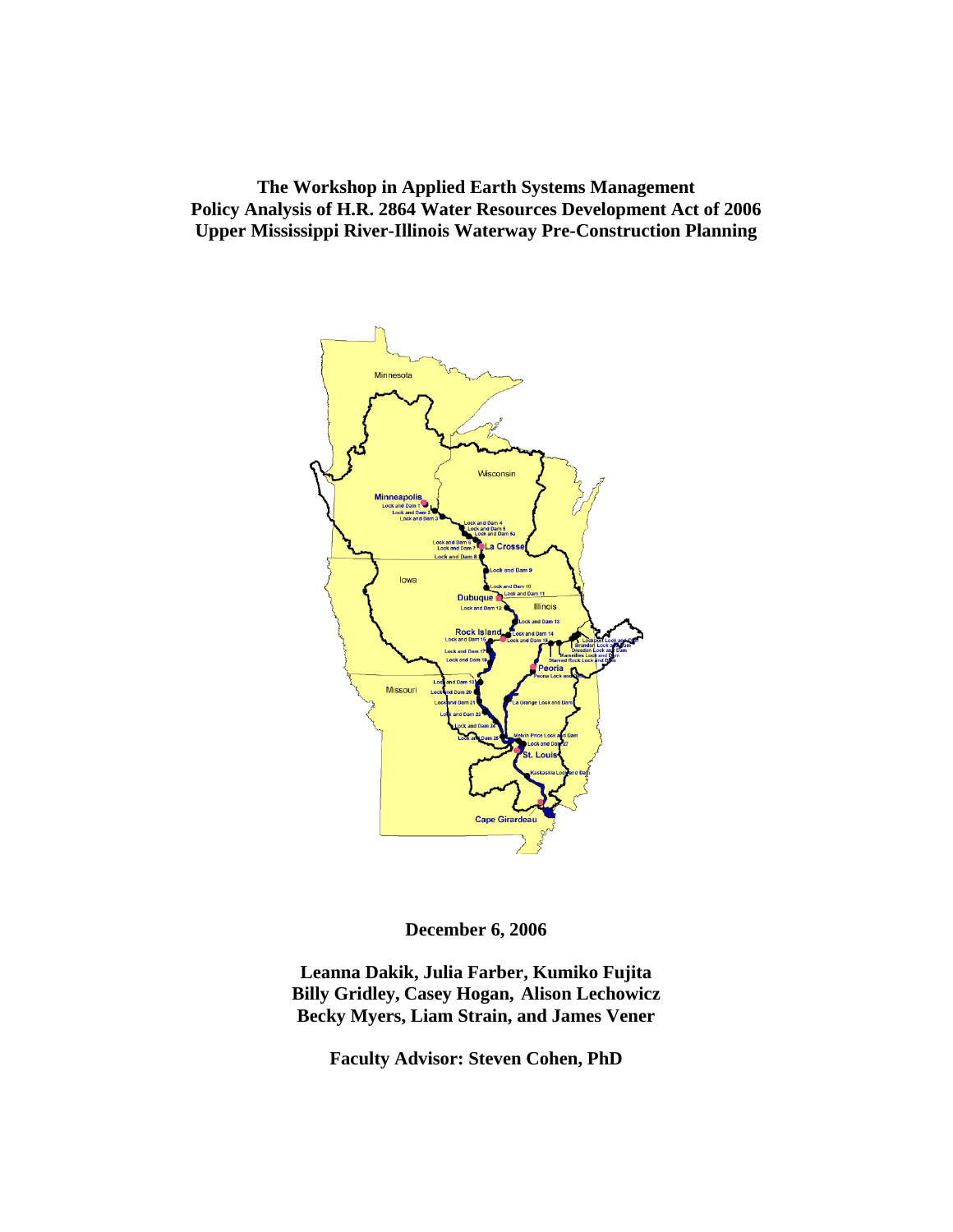# **Table of Contents**

# *List of Appendices*

- *Appendix 1 Army Corps of Engineers Proposed Upper Mississippi River Organizational Structure*
- *Appendix 2 Environmental Management Program Map*
- *Appendix 3 Dedicated Planning Unit Organizational Structure*
- *Appendix 4 Expenditures for Personnel Costs*
- *Appendix 5 Expenditures for Comprehensive Costs*
- *Appendix 6 Master Calendar*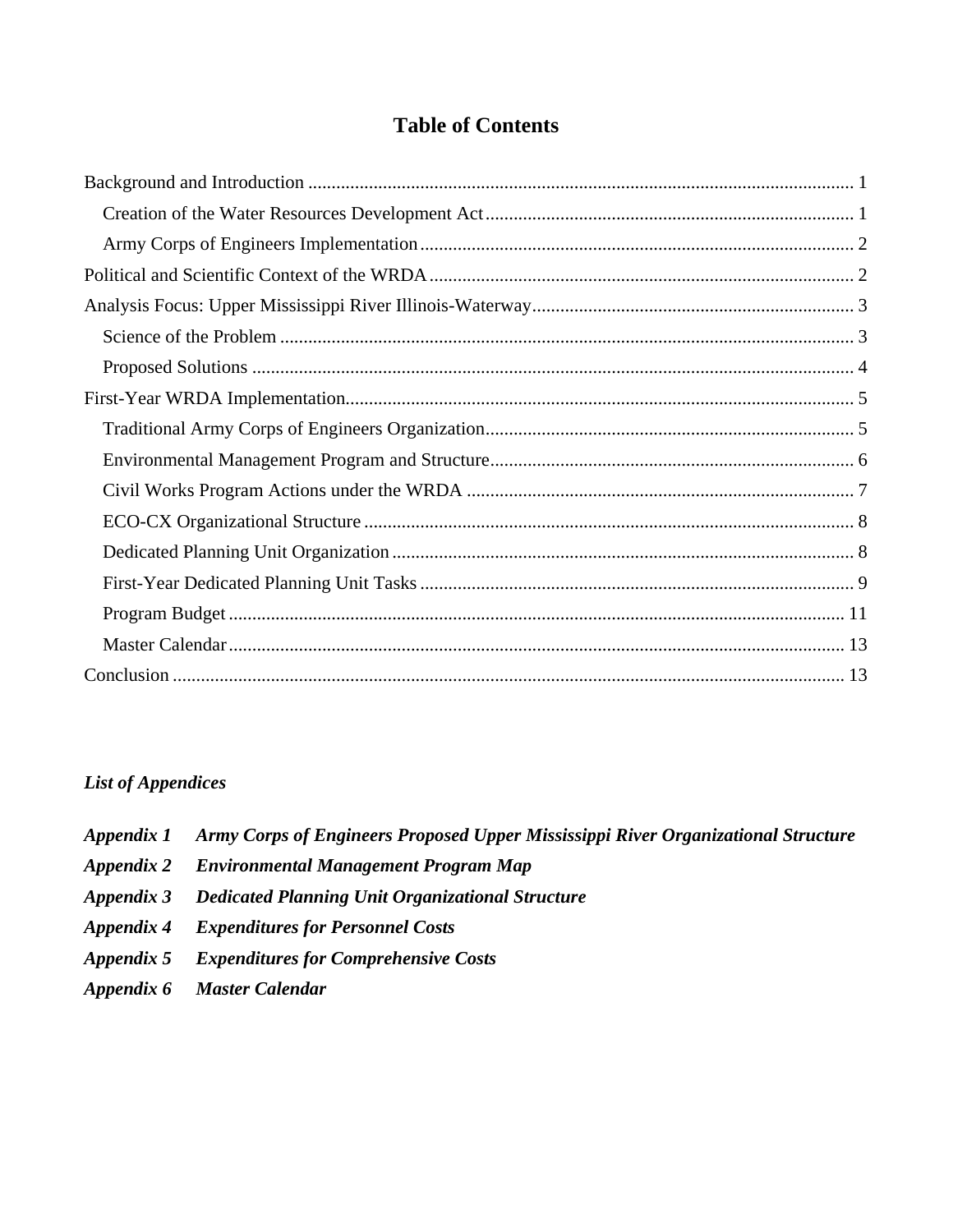<span id="page-2-0"></span>*The Workshop in Applied Earth Systems Management policy analysis of the 2006 Water Resources Development Act (WRDA) examines this civil works bill in the context of environmental policy debates and priorities. The historical, scientific, and political context of WRDA provides the framework that defines the purpose and scope of the bill. To effectively highlight the environmental policy aspects of the legislation, analysis focuses on the Upper Mississippi River Illinois-Waterway components of the bill. The overall objective of this analysis is to design and prescribe a Dedicated Planning Unit to facilitate the preconstruction planning objectives for the first year implementation of the bill.* 

### **Background and Introduction**

### *Creation of the Water Resources Development Act*

The first version of the Water Resources Development Act (WRDA) was passed in 1974, and is intended to be re-authorized every two years. WRDAs are the nation's primary federal legislation authorizing water-related infrastructure development and they mandate a large portion of the projects under the umbrella of the Army Corps of Engineers (Corps) Civil Works Projects program. The WRDA of 1986 represented a landmark policy change reflecting a shift in the fiscal and management burden of the nation's water resources to local stakeholders and away from the federal government, as well as an explicit acknowledgement of environmental considerations<sup>1</sup>[.](#page-2-3) The legislation represents a general acknowledgement that non-federal interests must be responsible for a larger portion of the financial and management burdens of the environmental considerations that are intrinsic part of managing the nation's water resources<sup>2</sup>.

<span id="page-2-1"></span>While the WRDA of 1986 proposed the centrality of environmental considerations, it became clear that the fiscal component of this legislation was a primary concern, as it outlined a cost-sharing structure based on project category (e.g., new construction of hydroelectric power[\).](#page-2-1) 

The non-federal stakeholders recognized that the language in the legislation concerning environmental considerations could be easily satisfied with little effort and cost. Controversy would build around the WRDA of 1986 and continued with the passage of each reauthorization, eventually leading to the six-year delay between the 2000 and 2006 versions of the bill.

<span id="page-2-2"></span>The WRDA of 2006 highlights the significant environmental policy challenge of balancing environmental agendas and fiscal responsibility. The WRDA project implementation process is very complex. First, Congress authorizes the activity outlined in the WRDA and thereby "establishes a project's essential character" with the passage of the bill. The projects then face the appropriation process to determine the level of federal funding<sup>3</sup>. Once Congress authorizes a project, there is no guarantee that funding will follow, as the Office of Management and Budget disperses funds according the current Administration's priorities. In the last 15 years, authorizations have substantially outweighed appropriations so that a backlog of more than 500 authorized projects emerged without construction fundin[g.](#page-2-2) The WRDA of 2006 was stalled due to the opposition of the Bush

http://www.usace.army.mil/publications/misc/91-ps-1/entire.pdf <sup>3</sup>

<span id="page-2-3"></span><sup>&</sup>lt;sup>1</sup> http://chl.erdc.usace.army.mil/chl.aspx?p=s&a=WaterRelatedNews;1<br><sup>2</sup> Bouss, Marty, "Beshaping National Water Politics: The Emergence of

<span id="page-2-4"></span><sup>&</sup>lt;sup>2</sup> Reuss, Marty. "Reshaping National Water Politics: The Emergence of the Water Resources Development Act of 1986" *USACE Institute for Water Resources*. IWR Policy Study 91-PS-1. October 1991.

<span id="page-2-5"></span><sup>&</sup>lt;sup>3</sup> Carter, Nicole. "Water Resources Development Act (WRDA): Army Corps of Engineers Authorization Issues in the 109<sup>th</sup> Congress" *Congressional Issues Brief for Congress.* March 22, 2005.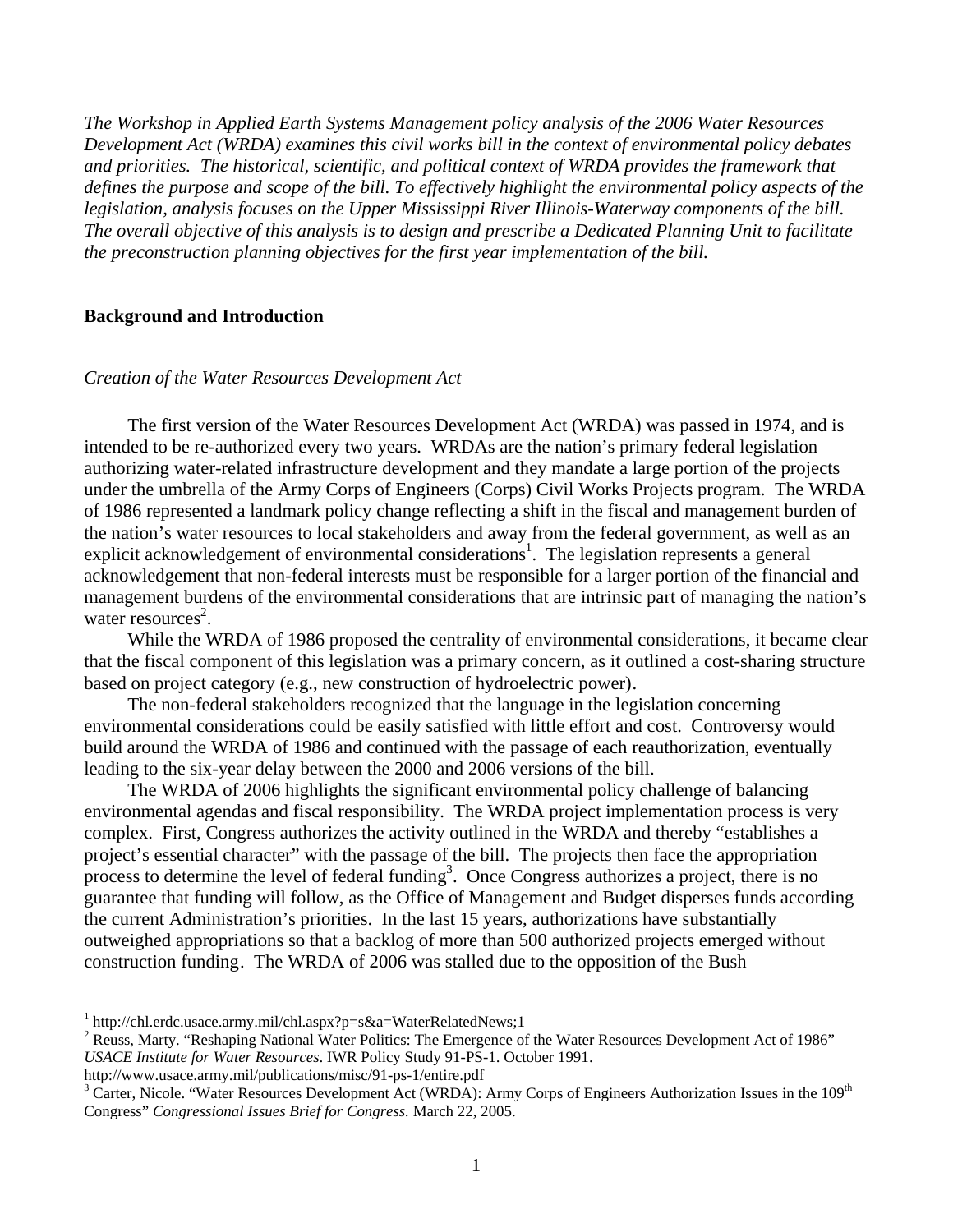<span id="page-3-0"></span>Administration, which was afraid that the bill would provide a false sense of encouragement for the enormous number of projects proposed with authorized budgets of more than \$4 billion, federal spending is under tight scrutiny, environmental failures of past Corps projects have recently been under a microscope because of the Hurricane Katrina disaster, and there is a significant backlog of projects.

This is why this project is a simulated implementation plan – the actual bill will not be enacted in 2006[.](#page-2-2) 

#### *Army Corps of Engineers Implementation*

The Corps is the primary agency responsible for implementation of the WRDA. The Corps has a rich organizational history extending back to 1779 when the Continental Congress established a Corps of Engineers to help the Army construct and repair coastal fortifications.<sup>[4](#page-3-1)</sup> Its role in both military construction and civil works has expanded and evolved over time with perhaps its greatest legacy rooted in the nation's infrastructure: canals, river and roads, commercial routes from western farms to eastern markets, and military routes for troops and vessels.<sup>[5](#page-3-2)</sup> The Corps' role in protecting water resources has also evolved over time, and Congress gave the Corps the authority via Section 10 of the Rivers and Harbor Act of 1899 to regulate most kinds of obstructions to navigation, environmental hazards resulting from effluents, and all construction activities in national waters.<sup>[6](#page-3-3)</sup>

Criticism of the negative environmental impacts due to Corps activities grew in the 1970s against the backdrop of significant environmental legislation passage such as the Clean Water Act of 1977 and deteriorating water resources infrastructure built during the Great Depression of the 1930's. The WRDA of 1986 signaled several major changes in national policy toward water resources planning: increases in transport taxes to help fund new projects; non-federal interests were required to shoulder a greater proportion of financial and management burdens; and environmental considerations were made to be central to water resource planning.<sup> $\bar{7}$  $\bar{7}$  $\bar{7}$ </sup> The WRDA of 1986 also formally recognized the impact of the Corps' traditional activities on environmental resources. The new relative emphasis on the environment along with the Corps' statutory environmental responsibility sowed the seeds for their growing role in the constellation of federal agencies with environmental management responsibilities. In fact, many of the Corps' current projects involve the mitigation of sites degraded by previous Corps operations like the construction of dams and the straightening of rivers.

# **Political and Scientific Context of the WRDA**

The Corps has recently been the target of criticism and there has been a call for reform due to a lack of transparency in the planning process, poor project prioritization, the absence of peer review, and their backlog of projects. Competing versions of the 2006 WRDA have been passed by each chamber of Congress. The legislation is currently in the Environment and Public Works committee of the US Senate where a joint committee from each chamber will create a compromise version.

An amendment to the legislation was proposed by Senators McCain and Feingold to incorporate peer review and transparency into the procedures of the Corps. The amendment also called for an independent review process for any project over \$40 million dollars or for smaller projects upon request

1

<span id="page-3-1"></span><sup>&</sup>lt;sup>4</sup> US Army Corps of Engineers: Brief History, Chapter 1. Accessed November 20, 2006.

http://www.hq.usace.army.mil/history/brief.htm. 5

<span id="page-3-2"></span> $<sup>5</sup>$  Ibid., Chapter 2.</sup>

<span id="page-3-3"></span> $<sup>6</sup>$  Ibid., Chapter 12.</sup>

<span id="page-3-4"></span> $<sup>7</sup>$  Ibid., Chapter 13.</sup>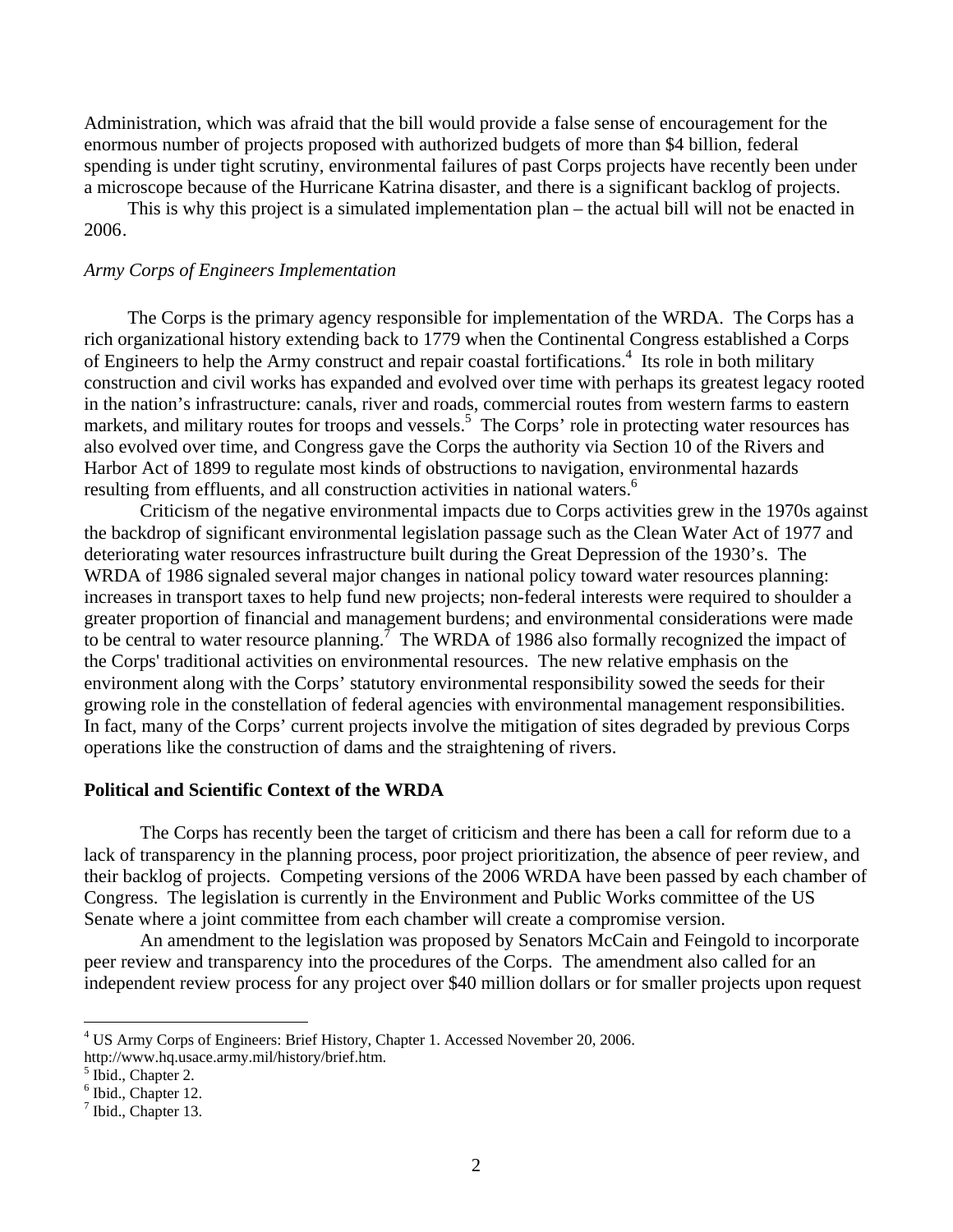<span id="page-4-0"></span>of the local governors. The McCain-Feingold Amendment is a moderate version of a prior amendment to the legislation. The prior amendment called for both the peer review but also the idea of prioritization of projects. This amendment is dovetailed into one version of the legislation, S. 2288, proposed by Senator Feingold and addresses this idea of Corps reform.

A wide spectrum of stakeholders including environmental groups, local and federal agencies, and taxpayer responsibility groups favor the McCain-Feingold amendment, as does the Bush Administration. The White House's position, however, is that the Corps should adhere to its primary focus of infrastructure building rather than concentrating on environmental improvements. The Administration also supports the cost-sharing initiatives in the amendment that mandate non-federal funding responsibilities.

The WRDA of 2006 consists of a dual-purpose agenda where consideration is paid to both environmental improvements and the economy of infrastructure projects. In addition, environmental advocacy groups believe the Corps must address projects such as pollution control and storm surge protection as economic components of their infrastructure projects because of the significant economic impacts that result if these environmental challenges are ignored. In general, the addition of environmental aspects to the legislation marks a step toward a more comprehensive focus for the Corps.

#### **Analysis Focus: Upper Mississippi River Illinois-Waterway**

#### *Science of the Problem*

Each version of the WRDA is an expansive checklist of congressional district project demands that does not directly reflect a multi-dimensional environmental policy. To effectively address the challenge to inject environmental policy into the Civil Works Program, our Workshop team chose to focus our analysis on the Upper Mississippi River-Illinois Waterway section of the bill. The Upper Mississippi River-Illinois Waterway component of the WRDA is an appealing subject for environmental policy analysis because the national economic interests of navigation have dominated the water resources in this area, and the infrastructure practices that facilitated commerce on the Mississippi River and Illinois Waterway have effectively degraded the river ecosystem.

The major navigation projects involved in the Upper Mississippi River-Illinois Waterway are subject to controversy. Proponents of the navigation and infrastructure projects in the Upper Mississippi River-Illinois Waterway argue that barge transportation is the cheapest method of transporting agricultural goods and the best method to keep the farmers of the region competitive; while other stakeholders, however, fear these same projects are causing irreversible environmental degradation, and that the economic necessity of these projects is overstated. The dual purpose of the Corps (i.e., to protect water resources while preserving the environment) has been challenged from both sides of the issue because of these concerns. The 2006 WRDA attempts to settle the debate by authorizing the research, planning, and implementation of water infrastructure and ecosystem projects across the nation.

The ecosystem of the Upper Mississippi River-Illinois Waterway is a river dominated by a 670 mile system of locks, dams, pools, and a 9-feet deep channel designed to host water transportation of goods along the waterway. Water transportation and navigation is a crucial economic interest throughout the region and challenges environmental resource interests. The ecological health of the river system is directly affected by pollution from barge traffic, impeded or prevented movement ability of some species, and changes of temperature and oxygen concentrations in the water.

The river/waterway is home to almost 500 species, 10 of which are listed as federally endangered. This area is also a crucial migration corridor for nearly half the country's waterfowl and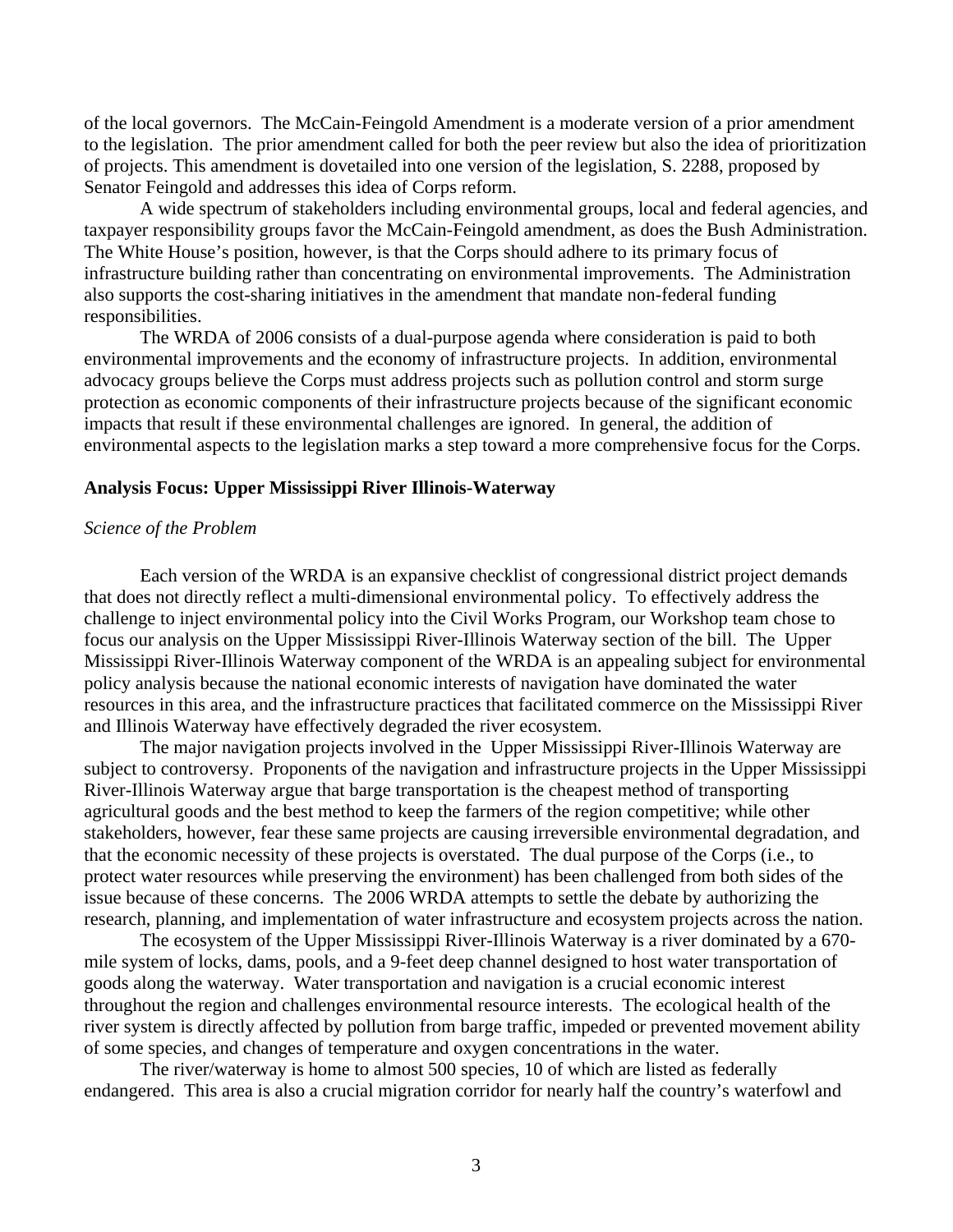<span id="page-5-0"></span>shorebirds, and there are four wildlife refuges and three national parks along the waterway. The Congressional Research Service asserts the entire ecosystem is declining due to navigational component of the waterway<sup>8</sup>. Many compromised ecosystem services of the area produce decreased benefits to humans because of the shipping industry. For example, the water supplies (i.e., municipal, groundwater, and industrial) and source of agricultural irrigation are declining in quality and quantity. The commercial activities of navigation and transportation, the generation of hydroelectric power, and agriculture (from a loss of nutrients in the soil), will also suffer as will broader ecological functions that will decrease such as waste assimilation, viability of wildlife populations, the moderation of climate, and carbon sequestration.

The WRDA is intended to improve 700,000 acres of habitat along this river and waterway corridor. WRDA aims to monitor and improve the conditions leading to erosion, sedimentation, and species' health. The difficulties the program faces include the scope and measurements of success for these stated goals because measuring and monitoring ecosystem health is inherently complex. Another limitation is the restriction of mitigation activities along the navigation channel, not the whole watershed area. This will likely result in only a limited effect on the broader ecosystem problems.

Navigation channel traffic and maintenance causes environmental degradation by several mechanisms including deep and fast-moving water resulting in erosion and a lack of sedimentation, sediment dredging reduces soil quality, locks and dams decrease pathways for use by wildlife, barges and other vessels pose dangers for wildlife, and chemicals emitted by vessels reduce water quality. These sources of ecosystem degradation are not anticipated to be curbed substantially via the WRDA and small-scale improvement projects may not make a significant difference in overall ecosystem health. Additionally, the Corps is following its mandate of "no net loss," which means that if an area must be destroyed to build infrastructure, an area of comparable acreage must be restored and set aside elsewhere. Scientists and advocates disagree on the benefits of the no net loss policy. Some scientists point out that this may potentially do little to maintain the overall health of the environment while others question the viability of artificially created wetlands where they have not existed before. This is the crux of the issue of using "mitigation" as opposed to "restoration.["9](#page-5-2)

The WRDA authorizes projects to meet the urgent needs of water infrastructure maintenance and development, including research, pre-construction, and construction of infrastructure projects such as dam and lock construction and maintenance, and channel dredging. The implementation of the 2006 version of the bill is estimated to cost over \$10 billion over a span of 50 years, and \$3.5 billion over the first 15-year increment.

#### *Proposed Solutions*

 $\overline{a}$ 

The WRDA mandates components of performance management for the environmental aspects of the bill that will be enacted over the 50-year lifecycle of the Upper Mississippi River-Illinois Waterway program. The ecological improvements will be reviewed by an independent technical committee that will act as peer review for the projects, the US Fish and Wildlife and US Geological Survey will conduct scientific monitoring, and then the Corps will address changes in the condition of the ecosystem in internal planning circulars thus implementing adaptive management. Bi-annual report cards will also be generated as a measure of internal review for ecosystem restoration progress.

<span id="page-5-1"></span><sup>&</sup>lt;sup>8</sup> Carter, Nicole, et al. CRS Report for Congress. Water Resources Development Act (WRDA): Corps of Engineers Authorization Issues." July 14, 2006.

<span id="page-5-2"></span><sup>&</sup>lt;sup>9</sup> Mitsch, William and Wilson, Renee. "Improving the Success of Wetland Creation and Restoration with Know-How, Time, and Self-Design (in Wetland Mitigation)." *Ecological Applications* 6:1. February 1996. 77-83.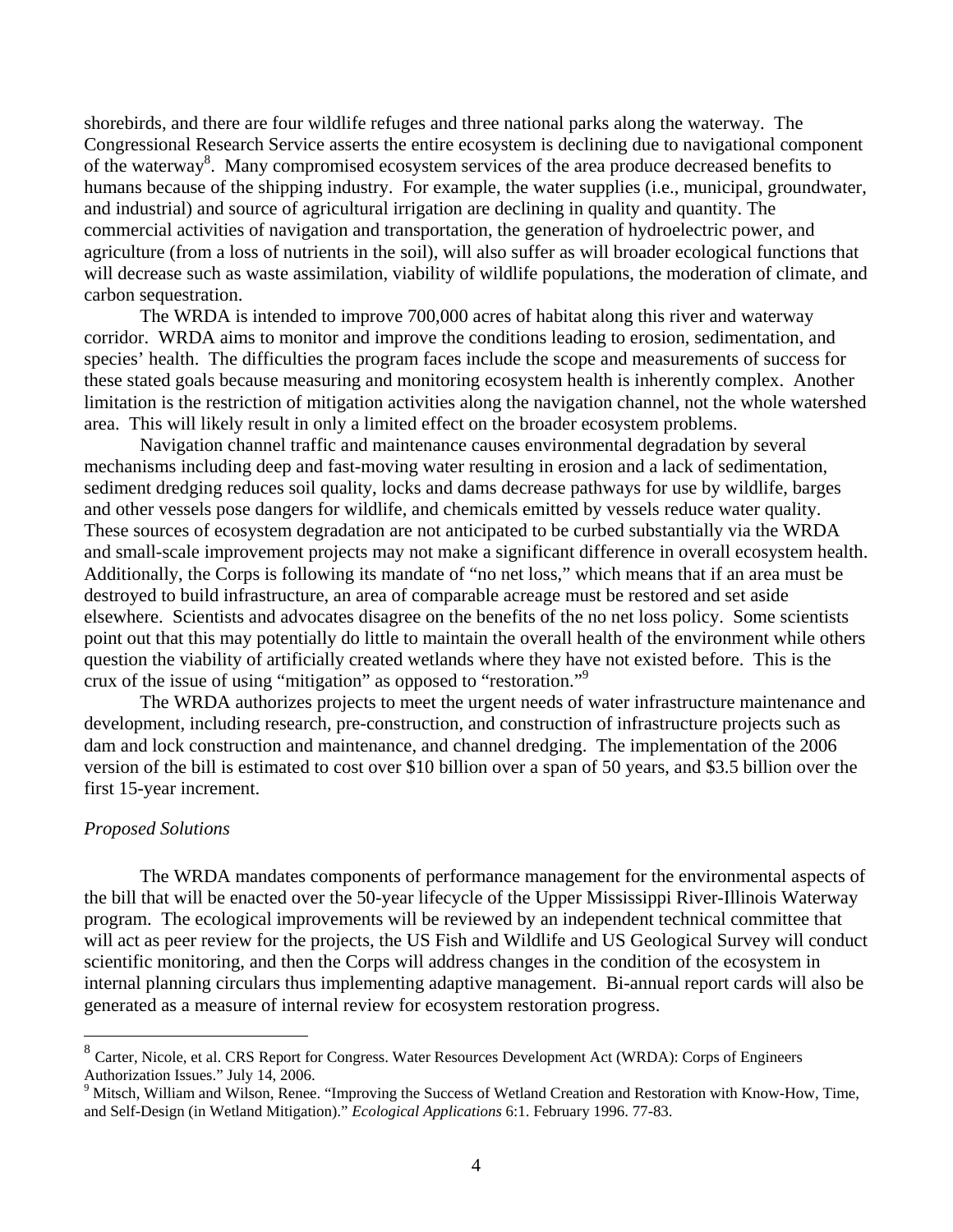<span id="page-6-0"></span>Adaptive management was introduced in the 2000 version of the WRDA as a new component of project management. Ecosystem science is relatively young and many unknowns impact the management of restoration projects, and adaptive management is one method used to overcome this problem. Adaptive management periodically identifies uncertainties and then scientifically tests hypotheses in the field to gain more knowledg[e. T](#page-6-1)his is an ongoing process that will likely lead to changing priorities over time as more and more functioning of the ecosystem is understood.

The Corps is charged with balancing the ecological functioning of the waterway with the economic demands on the system. The Corps must track the congestion of barges on the river to ensure that the economic livelihood of agricultural industry is not disrupted while maintaining the habitat of endangered species, the viability of fisheries, and protection of the slow-paced hydrolog[y. B](#page-6-1)ecause the watershed is so large the Army Corps Environmental Management Program has developed multi-level goals to drive the restoration process. The broadest goal is the sustainability of the system with the component pieces of economic and ecological longevity. More specific goals include rehabilitating and protecting ecosystem drivers such as wildlife habitat and natural hydrology.

<span id="page-6-1"></span>According to the Corps' 2004 Feasibility Report, the Corps sedimentation and floodplain development are the primary stressors in the Upper Mississippi River-Illinois Waterway system<sup>10</sup>. Ecological indicators for these processes must therefore be monitored more closely than other stressors. The Corps is currently working as a part of the inter-agency Navigation and Ecosystem Sustainability Program (NESP) Science Panel to assess the ecological indicators associated with the restoration projects. The panel has developed a comprehensive list of restoration objectives, criteria, indicators, and analysis models that assess ecosystem well being according to measures such as water quality. The NESP Science Panel also recognizes the adaptive management mandate, and has systematically reviewed the current scientific definitions of ecosystem functioning.

The NESP Science Panel acknowledged aspects of the science that need to be better developed if informed and efficient management actions are taken to restore and create healthy ecosystems. The 2004 Feasibility Report set guidelines for the Corps requiring a peer-reviewed, evaluation report be sent to the Administration and Congress every six years. This report will document the current market conditions and traffic patterns in the region as well as whether or not construction projects remain feasible. In addition, the statement made by the Feasibility Report allows Congress to halt construction if projects fail to be cost effective or not proceeding as planned. This component of review in the legislation was a direct response to recent criticism and refining the process led to the delay of the WRDA's passage $^{11}$ .

## **First-Year WRDA Implementation**

<u>.</u>

## *Traditional Army Corps of Engineers Organization*

The Corps is a large and complex organization with 35,250 personnel, of whom 650 are military and the balance are civilians. The Corps has both domestic and foreign offices. The Headquarters and Executive Office are located in Washington D.C. Headquarters operations are responsible for: developing key relationships with other Federal agencies; promulgating policies across the spectrum of Corps operations; integrating and coordinating mission execution; and securing requisite resources to

<span id="page-6-2"></span><sup>&</sup>lt;sup>10</sup> US Army Corps of Engineers. "Final Integrated Feasibility Report and Programmatic Environmental Impact Statement for the UMR-IWW System Navigation Feasibility Study." September 24, 2004.

<span id="page-6-3"></span><sup>&</sup>lt;sup>11</sup> US Army Corps of Engineers. "2004 Report to Congress: Upper Mississippi River System Environmental Management Program." August 2, 2004.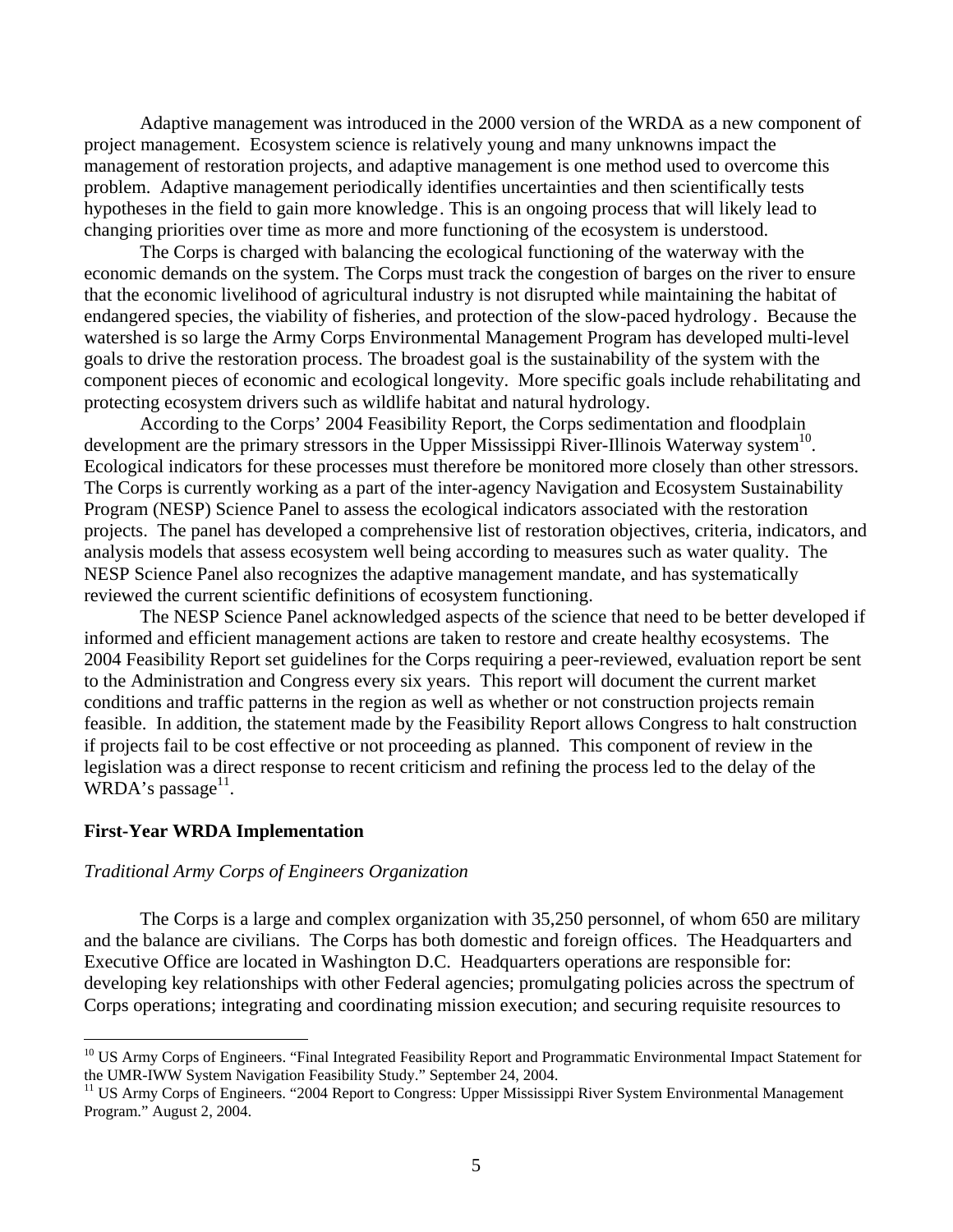<span id="page-7-0"></span>fulfill its mission.<sup>12</sup> The Corps also relies heavily upon the private sector personnel services for up to 58% of its workload.<sup>[13](#page-7-2)</sup>

The Corps is divided into seven divisions nationally, one of which is the Mississippi Valley Division with regional headquarters in Vicksburg, Mississippi. The Mississippi Valley division is, in turn, composed of six districts: St. Paul's, Rock Island, St. Louis, Memphis, Vicksburg and New Orleans, with the Upper Mississippi area being located in the first three districts. The Corps' proposed Upper Mississippi River-Illinois Waterway Organizational Chart is provided in Appendix 1, which was used as a basis of the Dedicated Planning Unit (in addition to ECO-CX). A map of the area, which includes habitat rehabilitation and enhancement projects as of 1994, is included as Appendix 2. In the three Upper Mississippi River districts there are 2,275 employees; approximately 50 percent in the district headquarters and 50 percent in the field.<sup>[14](#page-7-3)</sup>

In the Upper Mississippi River-Illinois Waterway component of the WRDA, environmental projects are designated by category such as bank erosion, backwater restoration, cultural resources management, dam point control, fish passage, forestry management, floodplain connectivity and restoration, monitoring, island/shoreline protection, island building, side channel restoration, sitespecific locks, topographic diversity, water level management, and wing dam/dike alteration[. S](#page-6-1)pecific internal or external personnel expertise is required for different categories of the projects. Expertise from the larger organization is sourced on an as-needed basis to staff the projects.

The Corps generally structure its activities by dividing them into three broad categories: Investigations, Construction, and Operation & Maintenance. Investigations include surveys, feasibility studies, hydrological studies, field data collection, planning assistance to states, and pre-construction program design and planning. Presently, the Corps is completing the Investigation phase of WRDA implementation and is in a stage known as Preconstruction, Engineering, and Design in which planning is finalized before construction begins. Construction mainly includes the actual planned water infrastructure construction work. Operations & Maintenance include day-to-day activities such as lock and dam operation, dredging, maintenance of unimpeded waterways, water level management, etc. Other activities include on-going activities like the regulatory compliance and flood control, as well as general flood control, coastal emergency response, and non-Civil Works military programs.

#### *Environmental Management Program and Structure*

One of the on-going activities of the Corps in the Upper Mississippi River-Illinois Waterway is the existing Environmental Management Program. Established in Section 1103 of the WRDA of 1986, the Environmental Management Program is on-going, specifically dedicated to the river basin, and is administered by the Rock Island District. The Environmental Management Program consists of two main parts: Habitat Restoration and Enhancement Projects and the Long Term Resource Management Program.

The Habitat Restoration and Enhancement Project component is dedicated "to improving fish and wildlife habitat," and "to implementing and refining construction techniques for the same purpose."[15](#page-7-4) The Long Term Resource Management Program component "combines environmental

<span id="page-7-1"></span><sup>&</sup>lt;sup>12</sup> http:/www.hq.usace.mil/hqhome/

<span id="page-7-2"></span><sup>&</sup>lt;sup>13</sup> US Army Corps of Engineers. "Strategic Management of Human Capital in the U.S. Army Corps of Engineers. Figure 2-6. September 2002.<br><sup>14</sup> US Army Corps of Engineers. "Strategic Management of Human Capital in the U.S. Army Corps of Engineers. September

<span id="page-7-3"></span><sup>2002.</sup> p. 15.<br><sup>15</sup> US Army Corps of Engineers, Rock Island District. "2004 Report to Congress: Upper Mississippi Environmental

<span id="page-7-4"></span>Management Program." August 2, 2004. p. vii.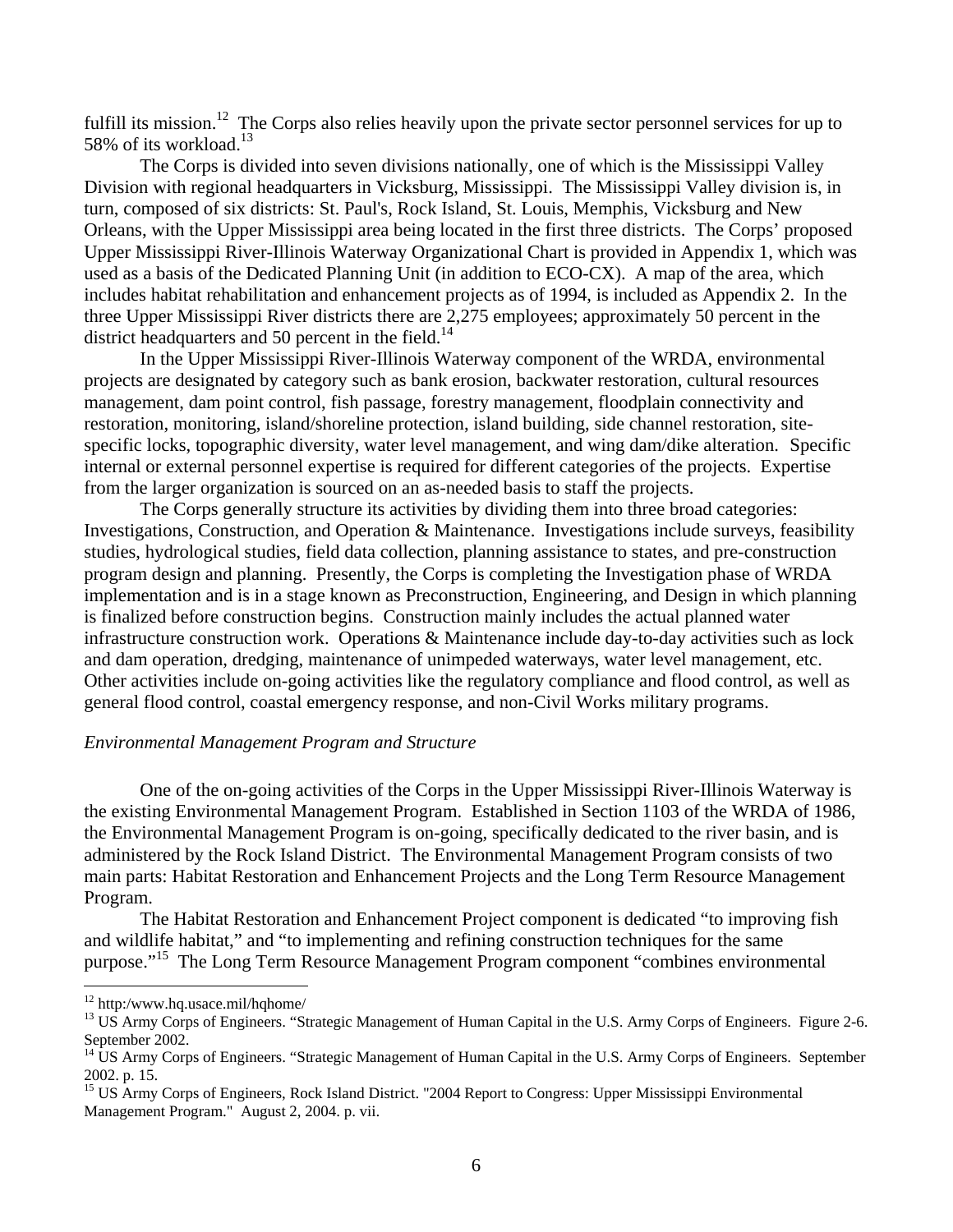<span id="page-8-0"></span>monitoring, research, and modeling with data management and dissemination to provide information and insight needed by river managers."<sup>16</sup> Both components of EMP have received continuing funding with most recent 1999 WRDA authorizations at \$22.75 million and \$10.42 million per year, respectively.<sup>[17](#page-8-2)</sup>

In the Environmental Management Program, the Corps is responsible for project management and execution. However, it is a true partnership program with designated roles for individual Federal and State Agencies, including lead roles for US Fish and Wildlife Service, US Geological Survey, and state resource agencies. Although the Corps' portion of the Environmental Management Program is completely federally funded, other state-funded and state-run programs outside of the main 9-feet deep river channel are closely coordinated with the program's activities. The total area of federal improved river habitat since 1986 totals approximately 67,000 acres over 40 completed projects. As of 2003, there were 24 additional projects in various stages of design or under construction that will affect another 72,000 acres.<sup>[18](#page-8-3)</sup>

The Corps delegates or contracts out almost all of the direct environmental work (with the exception of an emergency response crew), while retaining control of planning and management. The new WRDA elected not to use the Environmental Management Program organizational structure and there are a number of implications when failing to inject these new activities into this program: the Environmental Management Program addresses long-term habitat and environmental mitigation in coordination with other state programs; the dual-purpose nature of WRDA requires closes coordination between new navigation and environmental activities; and the Corps needs to further develop its own environmental expertise.

### *Civil Works Program Actions under the WRDA*

Once the bill passes and Congress authorizes the overall Upper Mississippi River-Illinois Waterway project, funding will be appropriated via the annual appropriation process of the executive and legislative branches, and then disbursed via the Office of Management and Budget. There is a significant backlog of water resources projects authorized by previous WRDAs, and because there are many projects competing for actual appropriation within the current WRDA, there is considerable uncertainty as to the timing of funding for individual Upper Mississippi River-Illinois Waterway projects. Therefore, a flexible planning and implementation framework is necessary, one that can handle a workload of varying size over varying time horizons.

The new and enlarged environmental responsibilities assigned to the Corps by the WRDA legislative mandate necessitate internal development and refinement of skills, knowledge, and organization capacity in the environmental arena. Although the Corps possesses some environmental expertise, in the past it has relied upon other agencies and/or contractors to either provide requisite expertise and/or to coordinate the day-to-day operations of entire environmental programs. To support dual purpose planning in the future and a general shift to dealing with water resources in a watershed context, the Corps needs to develop its own environmental expertise and capacity.

Upon passage of the bill in Congress, the first year of the Upper Mississippi River-Illinois Waterway project will be entirely devoted to planning. The final deliverable for the first year of

<span id="page-8-1"></span><sup>&</sup>lt;sup>16</sup> US Army Corps of Engineers, Rock Island District. "2004 Report to Congress: Upper Mississippi Environmental Management Program." August 2, 2004. p. viii.<br><sup>17</sup> Ibid., p. 5.<br><sup>18</sup> Ibid., p. 11.

<span id="page-8-2"></span>

<span id="page-8-3"></span>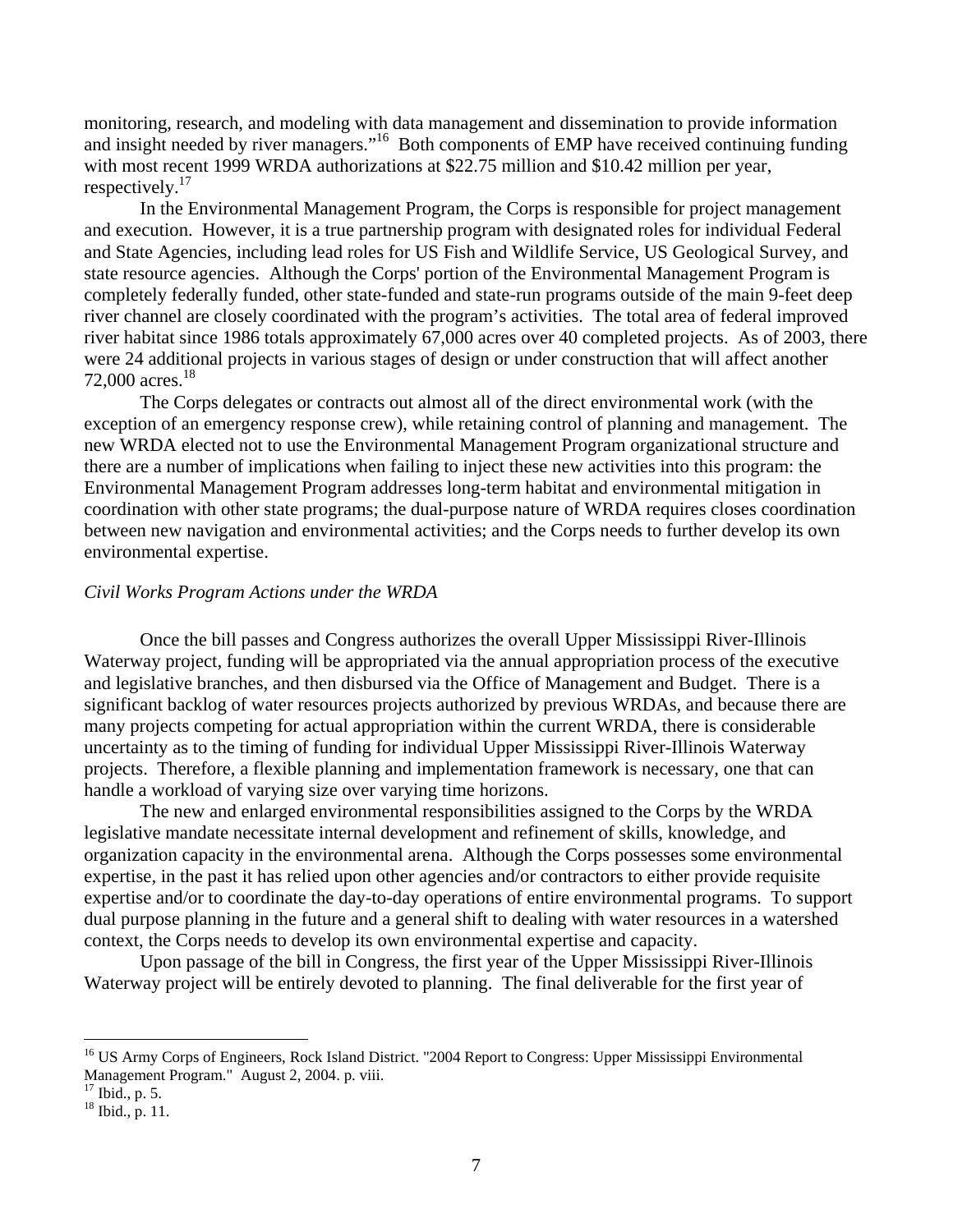<span id="page-9-0"></span>planning will be to create a durable and on-going organizational structure for implementation of the Upper Mississippi River-Illinois Waterway WRDA projects.

#### *ECO-CX Organizational Structure*

In 2003, the Corp's Director of Civil Works established several National Ecosystem Centers of Expertise or ECO-CX centers to "conduct larger, complex planning studies for inland navigation, deepdraft navigation, ecosystem restoration, water supply, and flood damage reduction," one of which was located in the Upper Mississippi River area.<sup>19</sup> Designed to serve the Corps at both the national and international level, the group was intended to serve as "a clearinghouse for ecosystem restoration needs, interacting with project delivery teams and matching needs with resources" and "to develop, maintain and apply the best and most appropriate national and regional expertise and science and engineering technology to the planning of ecosystem restoration projects. $"^{20}$  $"^{20}$  $"^{20}$ 

The ECO-CX center is currently used exclusively in the Investigation phase of Corps work, specifically for surveys and feasibility studies. As is the case for the Environmental Management Program, neither the WRDA of 2006 nor the 2004 Feasibility Report specifies use of this regional ECO-CX organization in NESP project planning and implementation.

This Workshop analysis focuses on the first-year pre-construction phase of the Upper Mississippi River-Illinois Waterway and relates project tasks to funding by attaching costs to products. The organizational chart for first-year implementation is based on the ECO-CX organizational model. The organizational structure for first-year implementation of the WRDA is provided as Appendix 3.

Although neither the original bill nor the 2004 Feasibility Report specified new organizational requirements for WRDA implementation, and although neither Corps documents nor conversations and interviews with Corps personnel indicated recognition of the need for such a central planning unit, we strongly believe that a new organizational structure is required. The proposed ECO-CX-based model will provide the Corps with an internal structure in which its own ecological experts can take ownership and manage the ecological work.

# *Dedicated Planning Unit Organization*

The Dedicated Planning Unit will consist of the Office of the Director, followed by Core Planning and Design Team, and finally the Virtual Environmental Team. The Office of the Director will provide top-level program management and will make certain national interests are in line with those in the Upper Mississippi River-Illinois Waterway area. The Core Planning and Design Team provides management, engineering, and general environmental expertise. The Virtual Environmental Team is designed to provide specific scientific expertise in this planning stage. The Virtual Environmental Team will be readdressed and redesigned as the planning progresses and new questions relying on scientific expertise arise.

The executive group, known formally as the Office of the Director, is composed five full-time employees: a Program Director, a Deputy Director, an Administrative Coordinator and two Administrative Assistants. The Office of the Director is responsible for: assembling the planning and environmental groups from personnel within the organization or from the private sector; administering and managing the Upper Mississippi River-Illinois Waterway planning unit; setting and adhering to the

<span id="page-9-1"></span><sup>&</sup>lt;sup>19</sup> US Army Corps of Engineers, Mississippi Valley Division. "National Ecosystem Center of Expertise (ECO-CX): Program Management Plan, p. 1.<br><sup>20</sup> Ibid., p. 2.

<span id="page-9-2"></span>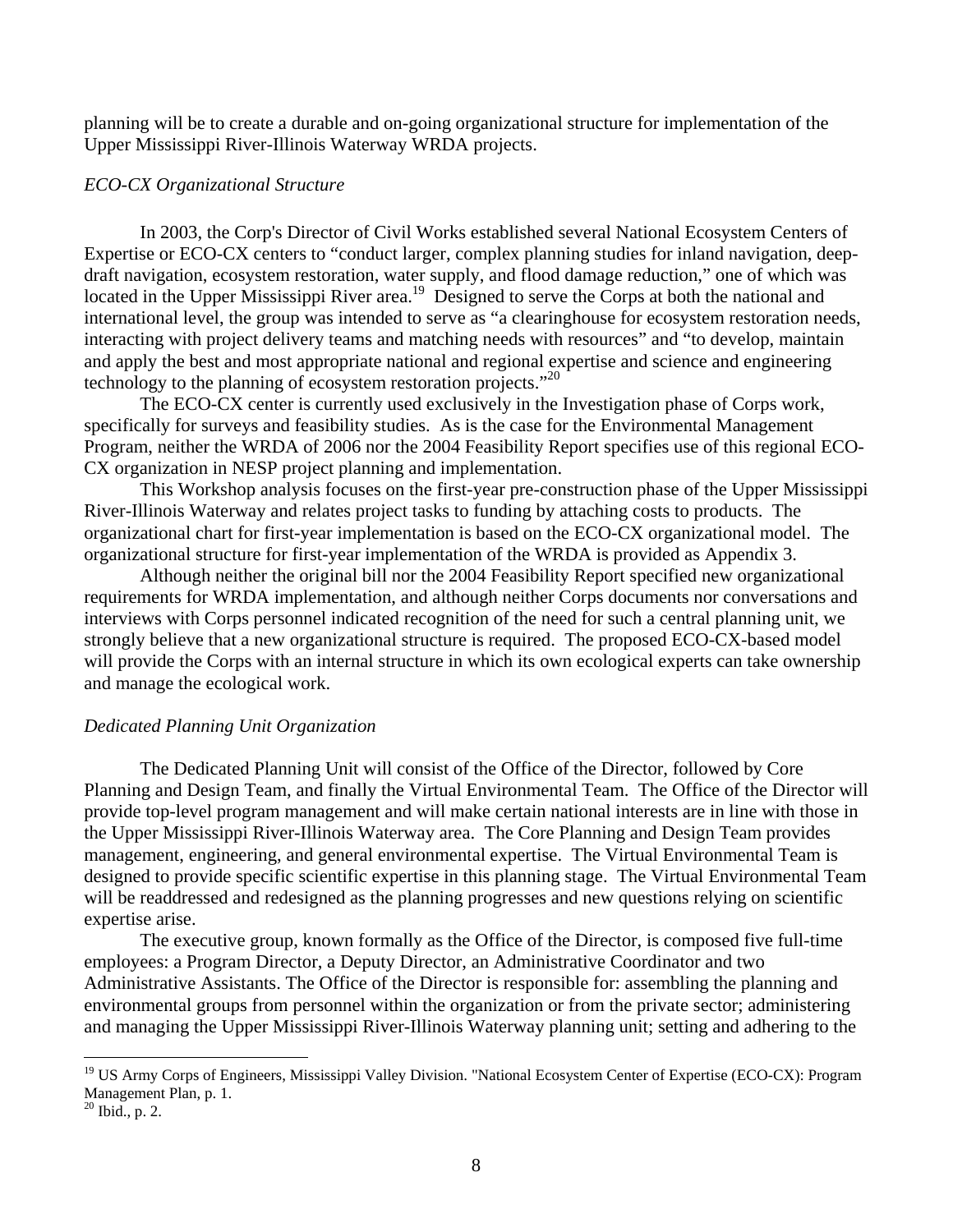<span id="page-10-0"></span>unit budget; coordinating activities with the three partner District Headquarters (St. Paul's Rock, Rock Island, and St. Louis); reporting to regional and national headquarters; and overseeing any and all required unit management functions. Most importantly the Office of the Director is responsible for overseeing the production of a second-year workplan for the overall Upper Mississippi River-Illinois Waterway project.

The planning group, known formally as the Core Planning and Design Team is composed of 13 full-time and part-time employees which fall into five categories: program management and coordination, district representation, engineering, environmental experts, and administrative support. Program management includes a Program Manager and a Program Coordinator. District representation includes the District Managers of the three Upper Mississippi River Illinois Waterway districts on a part-time basis. Engineering includes three engineers, one from each of the three districts. Environmental expertise will come from three environmental experts, one from each of the three districts. Administrative support includes two administrative assistants who serve the entire Core Planning and Design Team. The Core Planning and Design Team is responsible for all facets of routine planning, including all overview planning, permitting, sequencing, and liaising with navigation project engineers. The second-year workplan is the major product for Core Planning and Design Team: this workplan will lay out activities in the Construction phase for projects appropriated and prioritized in the first year.

The environmental group, known as the Virtual Environment Team, is composed of 11 full-time and part-time employees in various categories. This team will call upon professionals across the Corps organization wherever they are located. Members of the team will include representatives of different scientific, ecological and technological disciplines, including botany, data modeling, environmental engineering, geomorphology, hydrology, meteorology, toxicology, and other required fields. The team is responsible for: review of the environmental restoration parameters set out in project feasibility studies; responding to Core Planning and Design Team requests for information relating to their planning efforts for the first year workplan; and liaising with peer review panels. An administrative assistant will support the group. This team is not specifically responsible for the first-year workplan.

The three groups total 29 full-time and part-time personnel. Although small in relation to overall Corps and relevant District staffing levels, the unit is intended to provide a locus of expertise and organization which will allow the Upper Mississippi River-Illinois Waterway program to start its first year on a sound basis, and to produce a robust first-year program workplan.

### *First-Year Dedicated Planning Unit Tasks*

The ECO-CX developed a program management plan defining the necessary components of ecosystem project implementation in the Upper Mississippi River-Illinois Waterway region: responsibilities, organization, lines of authority and communication, membership, and schedules. In essence, this is a formalized project planning structure.

In the first year, the work will aim to organize and plan the construction of environmental and navigation projects to be implemented in the near future contingent on funding allocation from the Office of Management and Budget. This planning stage relies on the leadership of program managers, planners and environmental specialists from both in-house and contracted sources. We recommend that a *Dedicated Planning Unit* be established to oversee and coordinate the first year of Upper Mississippi River-Illinois Waterway implementation under the WRDA of 2006. The ECO-CX framework is tight and simple, and it follows the blueprint of an existing Corps organization with Corps matrix principles. We suggest it be located in Mississippi Valley Division Headquarters in Vicksburg, Mississippi.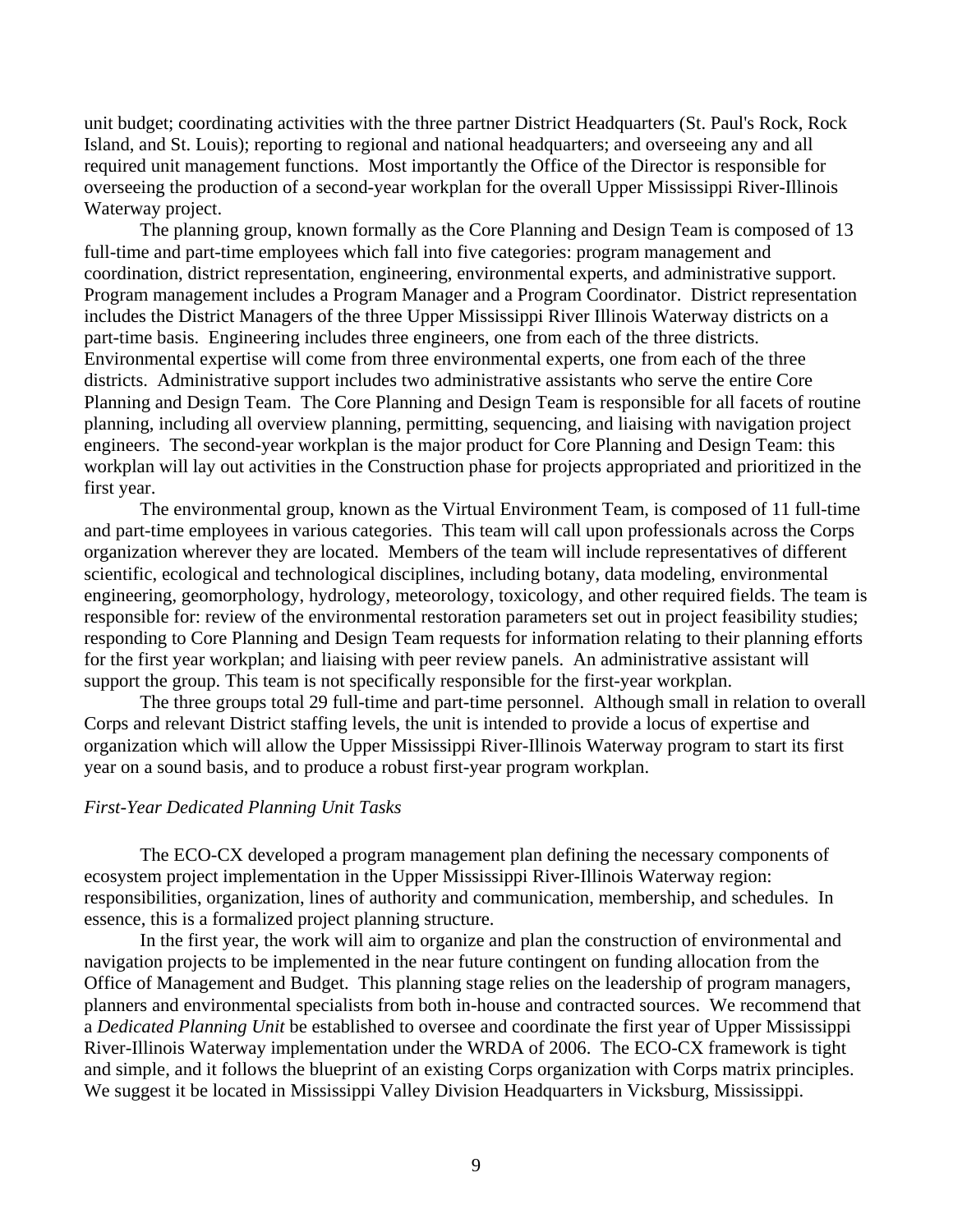Some internal planning has been on-going in anticipation of enactment of the bill and eventual appropriation of funds. However, major planning in the Preconstruction, Engineering, and Design phase has yet to be initiated since it requires new funding and additional staff. Once planning does begin, particular attention needs to be devoted to organizational structure at this stage in the Corps history for two main reasons: the Upper Mississippi River-Illinois Waterway program is very large; and the program is very high-profile because of the recent criticisms of the Corps' historic approach to environmental activities<sup>[21,](#page-11-0)22</sup>. The following are principle components of the first-year planning operations that will address some of these major criticisms:

- Gap Analysis. In the first year, aside from traditional pre-construction planning for the myriad combination of projects that may be appropriated in the early years after bill passage, the Corps should examine both its overall and regional Upper Mississippi River-Illinois Waterway organizational capacity through a management consultant lens. Firstly, it should conduct a gap analysis, which is a study of existing and required environmental capacity.
- Dual Policy Planning Capability. Secondly, the Corps should examine whether its planning and implementation structure needs to be modified, given the likelihood that most new infrastructure projects will be accompanied by simultaneous companion environmental mitigation projects. It should examine its dual policy planning and implementation capability, where navigation and environmental projects are carried out in tandem, and where environmental projects are subject to the new principles of adaptive management which may result in mid-stream plan correction.
- Project Prioritization. Finally, the Corps should devote some resources to consideration of project prioritization. For example, when funding comes, which projects should be prioritized? What is the right sequence in terms of navigation and environmental goals? What if those priorities conflict? How are they going to work effectively with navigation engineers and planners whose historic priorities and mindset have differed substantively from those of environmental planners?

These three special planning elements will be performed by the Core Planning and Design Team and overseen by the Office of the Director. The Virtual Environment Team will participate substantially in the Gap Analysis study to be performed by the external consultant, and will be an integral part of the two other special studies.

These three projects will help the Corps adapt its organization to the new challenge of large, long-term dual-purpose projects and to the broader modalities of watershed-based ecological management. For example, the 'dead zones' in the Gulf of Mexico are the result of nutrient loading due to agriculture runoff, in part, from the Upper Mississippi River-Illinois Waterway. Flooding downstream is partly a function of wetland integrity and loss upstream. The watershed is an integrated physical reality and the Corps needs to link its projects and develop new environmental expertise. This requires fresh thinking and a dedicated planning effort.

The three special planning elements will be structured as consultant studies to be performed in the first year. We recommend that an external consultant be retained to help perform the Gap Analysis in conjunction with members of the dedicated planning unit. We suggest that the Dual Policy Planning capability and Project Prioritization studies be pursued by members of the Dedicated Planning Unit,

<span id="page-11-0"></span><sup>&</sup>lt;sup>21</sup> National Academy of Sciences. "Compensating for Wetland Losses Under the Clean Water Act". Washington, DC: National Academy Press. 2001.

<span id="page-11-1"></span><sup>22</sup> United States. General Accounting Office. "Wetlands Protection: Assessments Needed to Determine Effectiveness of In-Lieu-Fee Mitigation". Washington, DC. 2001.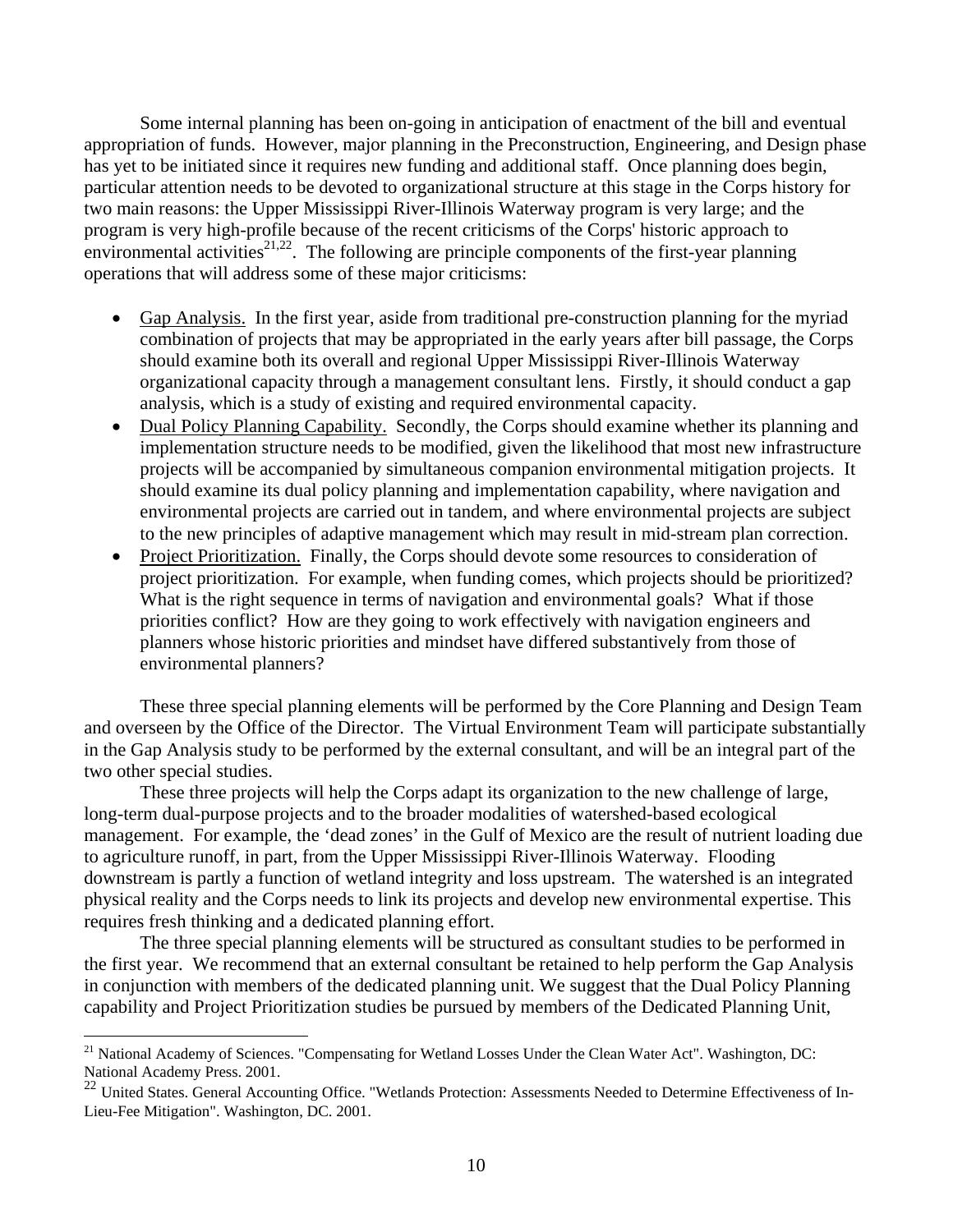<span id="page-12-0"></span>drawing upon a variety of internal personnel and resources. In addition to the three special studies, the new organization will examine multiple other practical requirements of the Pre-construction, Engineering, and Construction phase.

A dedicated first-year planning effort will be a good investment for the Corps because the scope of the WRDA is so large with an Upper Mississippi River-Illinois Waterway program spanning 15 years and with a price tag of \$1.58 billion. Assembling the right organization capacity and ensuring that the planning process can adequately address challenges is an appropriate and central part of first year work that will result in swifter completion and likely less expenditure in the long-run. In addition, paying extra attention to ecosystem health in Civil Works projects will result in less environmental mitigation required in years to come.

## *Program Budget*

Expenditures for the first year of planning will be allocated for staffing the administrative, public relations, navigation and ecosystem restoration planners, and health and safety functions of the WRDA. The budget allocates funding for an operational structure that facilitates crucial communication in this project pre-construction, engineering, and design phase.

The budget consists of two separate and integrated documents outlining the expenditures for both personnel and comprehensive costs (see Appendices 4 and 5, respectively). The budget document is based upon the guidelines presented by the ECO-CX Program Management Plan developed by the Army Corps of Engineers in 2004<sup>23</sup>. The budget for the first year Dedicated Planning Unit development consists of two separate and integrated documents outlining the expenditures for both personnel and comprehensive costs.

Personnel are allocated portions of the budget for varying levels of employment from part to full time from the General Schedule GS-8 to GS-15 pay scale. In addition, funding is allocated to "Other than Personnel" expenditures such as communications, information technology, premises, research services, supplies, and travel. Funding is also provided for management overhead and the extension of personnel such as fringe benefits.

#### Personnel Expenditures

<u>.</u>

Personnel base salary costs were calculated using the 2006 General Schedule (GS) scale from the US Office of Personnel.<sup>24</sup> Having specified personnel functions, and having made reasonable assumptions about the appropriate grade for each function (e.g. GS-15 for the Director; e.g. GS-6 for the Virtual Environmental Team Administrative Assistant), it was assumed that all personnel were Step 5 on the Step scale of 1 to 10, and that all personnel were in a generic location. When the personnel are actually hired and their location change, if any, is known, salaries can be adjusted to the appropriate location. Each of the personnel was assigned a full-time equivalent factor or FTE from 0.20 to 1.0, being the estimated amount of time the employee will devote to Dedicated Planning Unit activities. Whereas there are 29 employee functions specified and costed, the FTE total for the Dedicated Planning Unit is 20.6 people.

<span id="page-12-1"></span><sup>&</sup>lt;sup>23</sup> US Army Corps of Engineers, Mississippi Valley Division. "National Ecosystem Center of Expertise (ECO-CX): Program Management Plan.<br><sup>24</sup> US Office of Personnel 2006 General Schedule (Base) Annual Rate Pay Table.

<span id="page-12-2"></span><sup>&</sup>lt;http://www.opm.gov/oca/06tables/indexGS.asp>.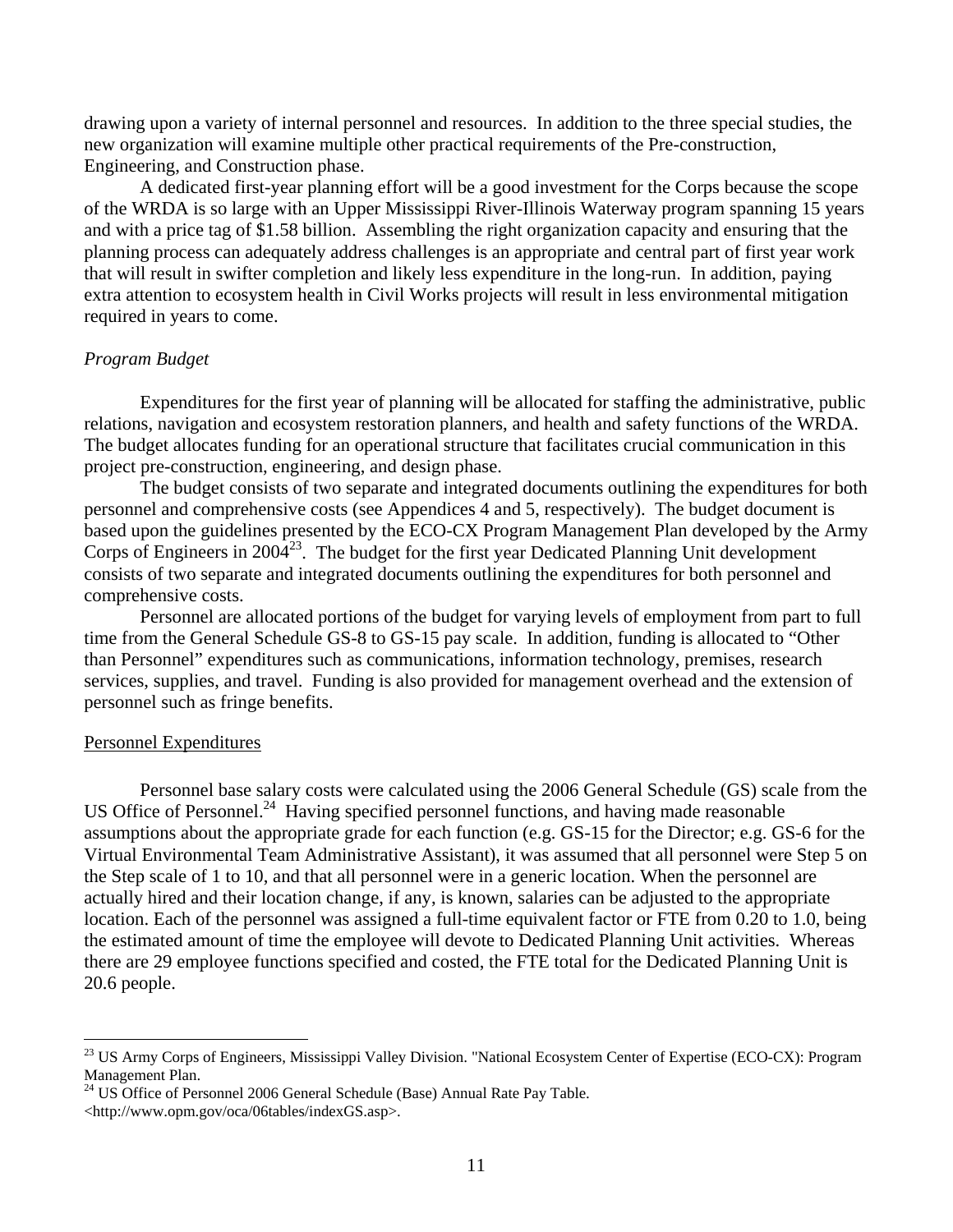Other personnel services were calculated using a 18.75 percent of base salary Benefits multiplier, and allowing for a Relocation Allowance of a maximum of 25 percent of base salary for 4 of 29 employees under the assumption that the Office of the Director Program Director and Deputy Director, as well as the Core Planning and Development Team Program Manager and Program Coordinator, may have to relocate. To the degree more employees need to relocate, funds can be obtained from a Budget Contingency Fund (see the Other-Than-Personnel Services section below). Personnel Services total costs were the sum of Personnel Services Base Salaries plus Benefits plus Relocation Allowance.

#### Other-Than-Personnel Services

Other-Than-Personnel Services was calculated on the basis of six general expense categories: Communications, Information Technology, Premises, Research Services, Supplies and Travel. Using reasonable assumptions for each category (from a low of \$500 per year per FTE for Research Services to a high of \$15,000 per year per FTE for Premises), total Other-Than-Personnel Services were calculated.

In recognition that the Dedicated Planning Unit would need to call upon other organizational functions and services (e.g. Finance, Health and Safety, Legal, Public Affairs, etc.), a General Overhead Allocation or GOA was calculated using a charge of 4.5 percent of the sum of Personnel Services and Other-Than-Personnel Services.

The costs of the three special studies were specified as single line-items sums. In the first quarter of the first year, the Office of the Director in conjunction with the Core Planning and Design Team will create budgets for the three special studies. The external consultant for the Gap Analysis study will be hired from the roster of Corps-approved contractors for a single lump sum. In all three special studies, to the degree Dedicated Planning Unit and other Corps personnel are utilized, they will be charged on an FTE basis to the appropriate study.

Lastly, the first year Dedicated Planning Unit budget has one additional component: a single line-item Contingency Fund to be used as appropriate to cover cost overruns in any of the major categories. The total cost of the first year Dedicated Planning Unit will be financed by charging in their first year all appropriated Environmental Projects according to their relative percent of the first year appropriation.

#### Itemized Budget

As shown in Table 1, the first-year budget for the Dedicated Planning Unit calls for a total expenditure of \$4.02 million.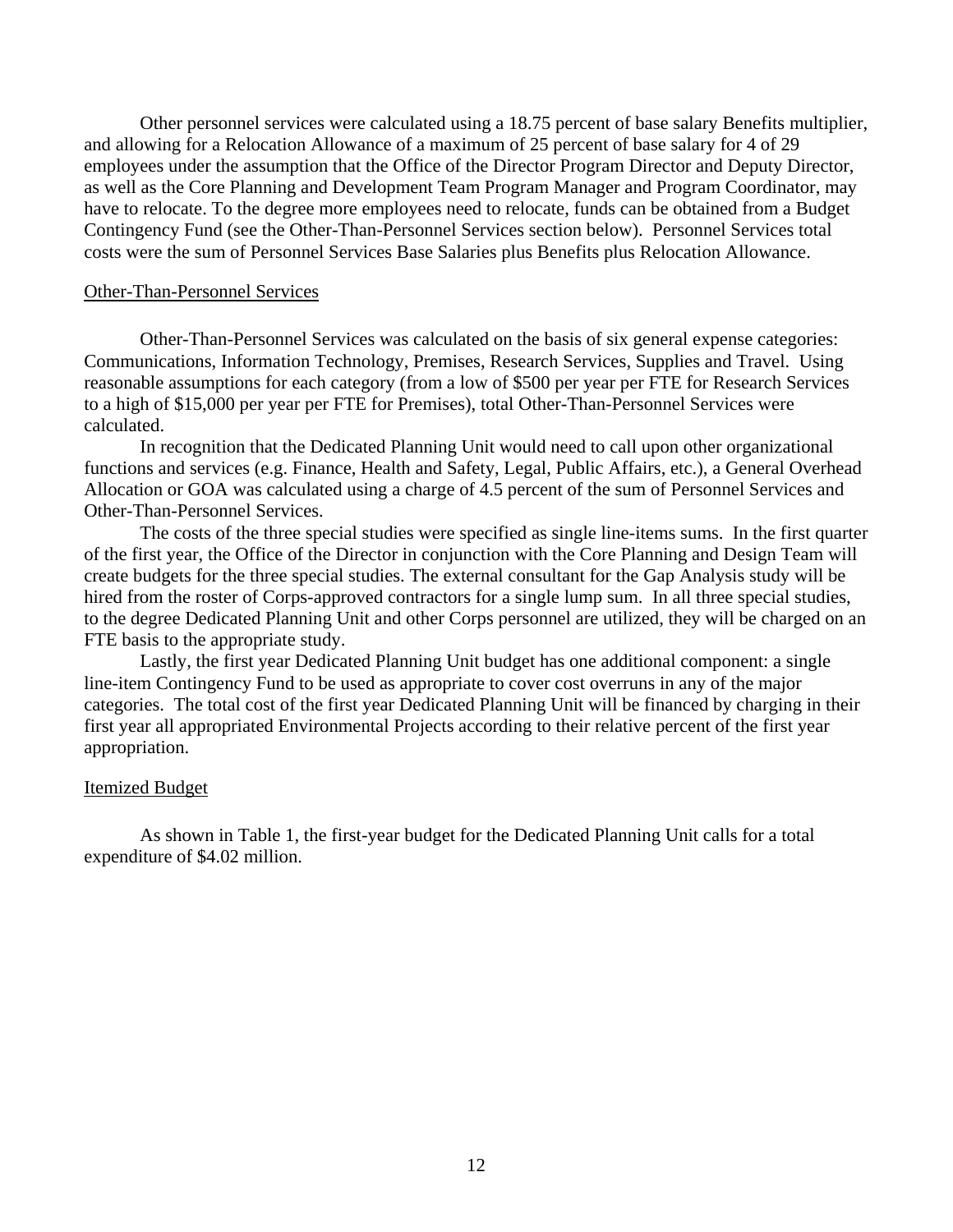| <b>Budget Category</b>                  | Cost        | <b>Budget %</b><br><b>EX Projects</b> | <b>Budget %</b> |
|-----------------------------------------|-------------|---------------------------------------|-----------------|
| <b>Personnel Services</b>               | \$1,426,099 | 59%                                   | 35%             |
| <b>Other Than Personnel Services</b>    | \$576,800   | 24%                                   | 14%             |
| <b>General Overhead Allocation</b>      | \$70,101    | 3%                                    | 2%              |
| 3 Special Projects                      | \$1,600,000 | 0%                                    | 40%             |
| Contingency                             | \$350,000   | 14%                                   | 9%              |
| <b>Total Excluding Special Projects</b> | \$2,423,001 | 0%                                    | 0%              |
| <b>Total Including Special Projects</b> | \$4,023,001 | 100%                                  | 100%            |

<span id="page-14-0"></span>*Table 1: 2007 Comprehensive Budget; ECO-CX Upper Mississippi River-Illinois Waterway Environmental Dedicated Planning Unit* 

Strictly defined personnel costs (Personnel Services plus Other Than Personnel Services) are the major components of the budget at 35 percent and 14 percent respectively. The Special Project costs themselves (40 percent) are also highly dependent upon personnel costs (internal and external).

# *Master Calendar*

The final deliverable for this analysis of first year of pre-construction planning is a Master Calendar that conveys the program goals, the timetables to reach each objective. Logistics are carefully considered and acknowledged in this first year of planning to promote productivity. The Master Calendar serves as a check on program feasibility as it is designed as a somewhat flexible reference that can reflect the unforeseen challenges as the Dedicated Planning Unit comes across them. The Master Calendar's main components outline the process of staffing, budgeting, refining program specifications, and project requirements through a master list of individually defined tasks. Incorporated into the calendar are quarterly meetings that will be used to gauge program progress and provide a time for internal auditing; and midterm reports will be submitted for third party peer review. The full master calendar is included in the Appendix 6.

# **Conclusion**

The 2006 WRDA has explicitly incorporated environmental policy into a traditionally commerce-driven piece of legislation. In order to implement the WRDA over the first year in the Upper Mississippi River-Illinois Waterway, a Dedicated Planning Unit will be established to perform a gap analysis, dual purpose planning, and project prioritization while creating an environmental planning capacity that the Corps has been historically lacking. The current ECO-CX organizational structure is an appropriate model for the first-year dedicated planning unit. It is tight and simple, follows the blueprint of an existing Corps organization, and utilizes the Corps matrix principles. We suggest it be located in Vicksburg, Mississippi at the Mississippi Valley Division Headquarters. The final deliverable after the first year will be a framework for program management that, going forward, will be used by the Corps to direct WRDA projects that receive Administration and Office of Management and Budget money dispersal.

While the WRDA now acknowledges the importance of assessing environmental impacts, the actual projects do little to address the large-scale problems that have been a direct result of the infrastructure and navigation efforts assigned to the Corps, nor does it do much to deal with the wide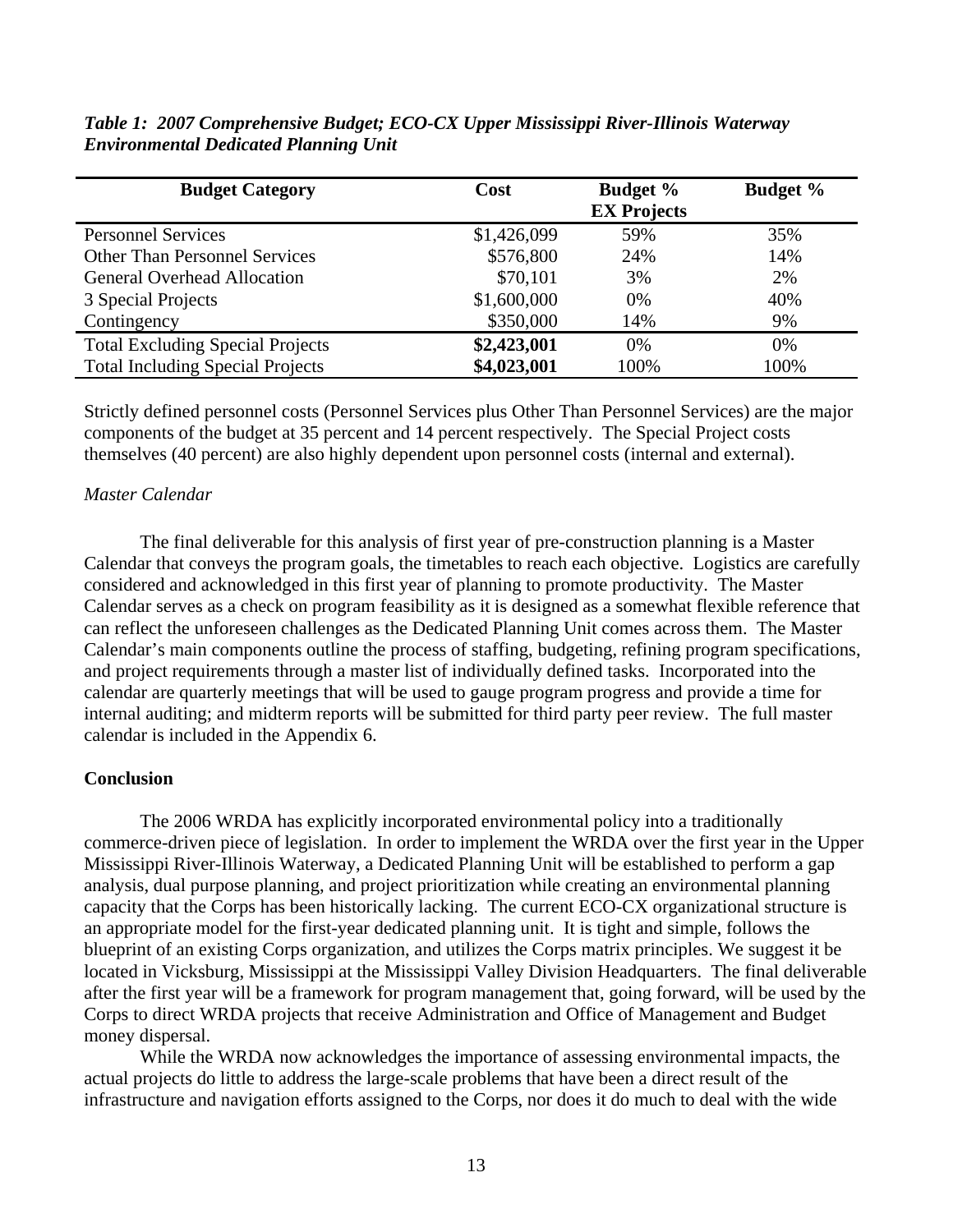array of environmental damages on the Upper Mississippi River-Illinois Waterway ecosystem that have there source much further inland in the vast watershed. Incorporating the new organizational Dedicated Planning Unit defined in this analysis is a first step in expanding the application of the bill to truly address the environmental concerns acknowledged in this new version of the bill.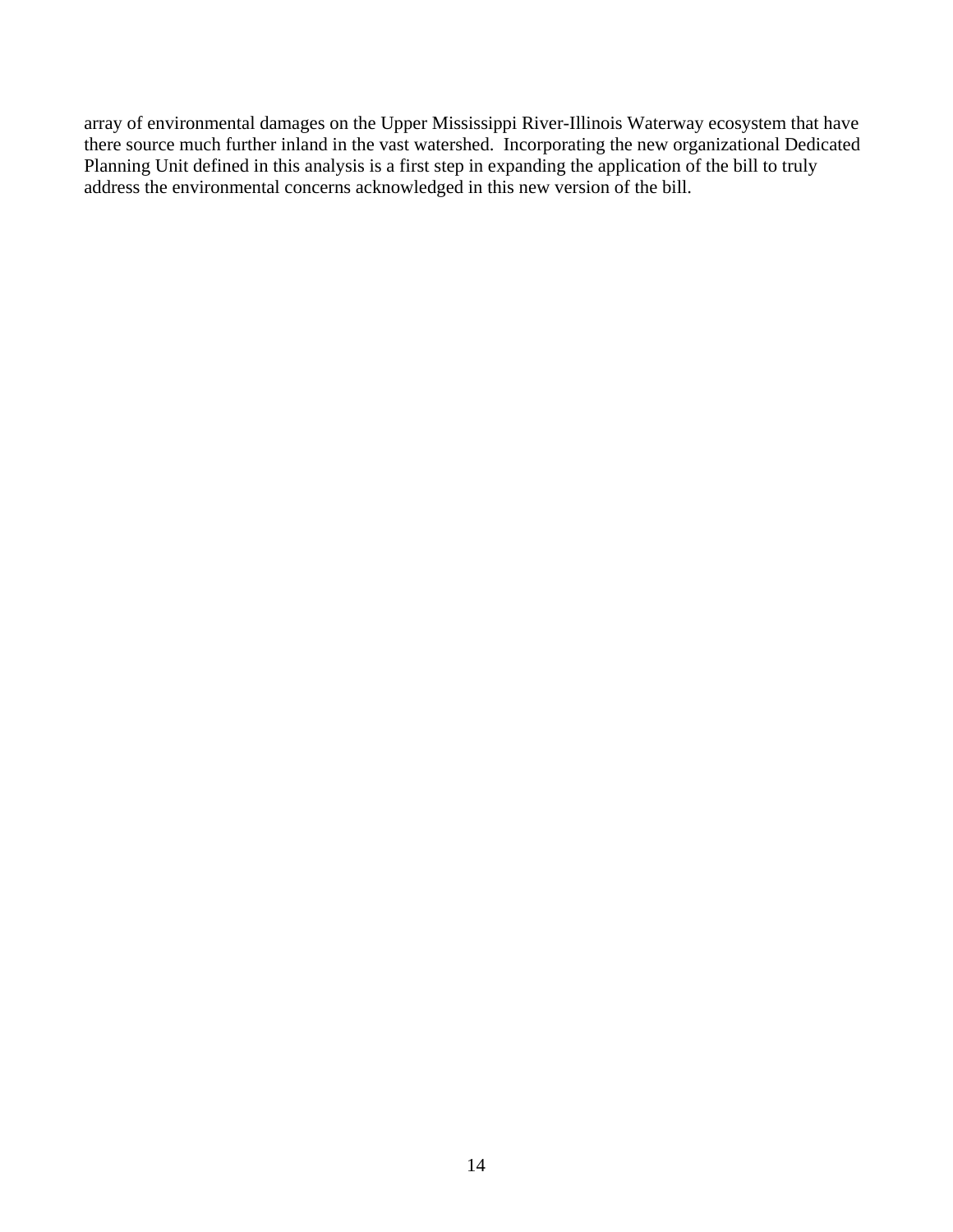# *Appendix 1: Army Corps of Engineers Proposed Upper Mississippi River Organizational Structure*



Figure 2. Proposed Upper Mississippi River institutional arrangements. The Science Panel is adjunct to and available to all partners.

Source: US Army Corps of Engineers. "Strategic Management of Human Capital in the US Army Corps of Engineers. Figure 2-6. September 2002.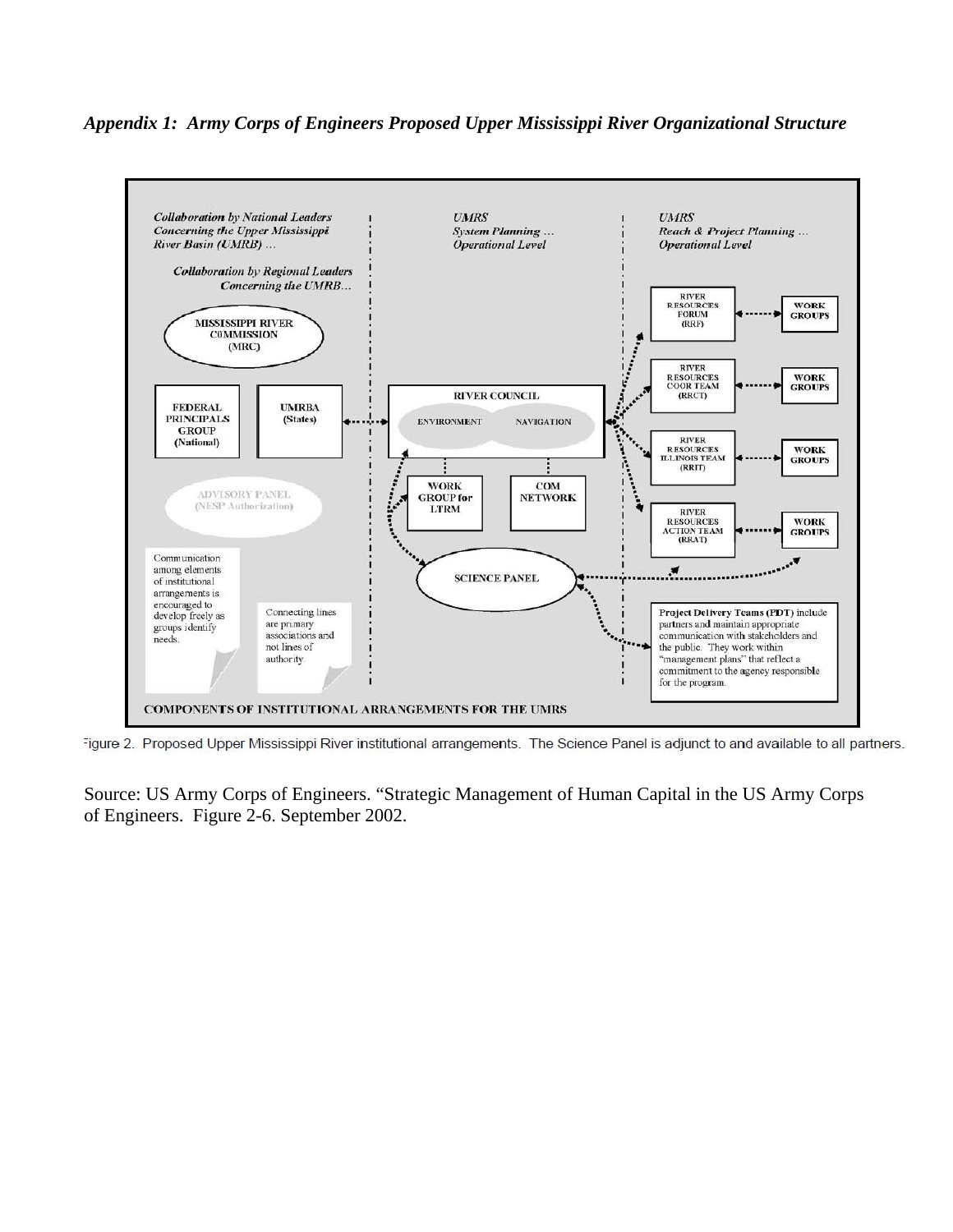



Figure 2-1. Upper Mississippi River System Habitat Rehabilitation and Enhancement Projects (Pool 8 Islands listed as three separate projects in Table 2-1).

Source: US Army Corps of Engineers, Rock Island District. "2004 Report to Congress: Upper Mississippi Environmental Management Program." p. 14.